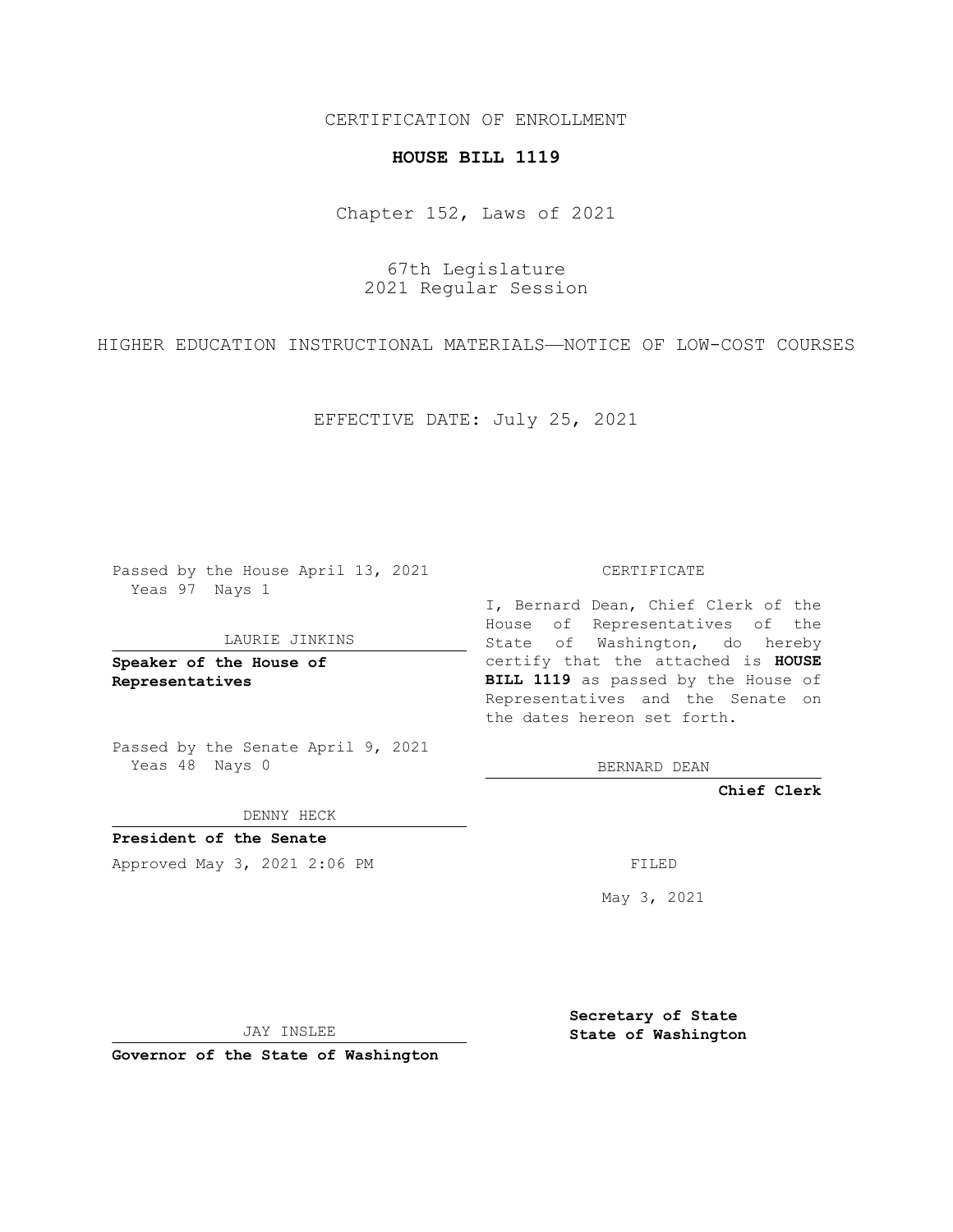# **HOUSE BILL 1119**

AS AMENDED BY THE SENATE

Passed Legislature - 2021 Regular Session

# **State of Washington 67th Legislature 2021 Regular Session**

**By** Representatives Jacobsen, Simmons, Young, Graham, Pollet, Leavitt, Dolan, and Rule

Prefiled 01/08/21. Read first time 01/11/21. Referred to Committee on College & Workforce Development.

1 AN ACT Relating to notifying students of courses with low-cost 2 instructional materials and open educational resources at the four-3 year institutions of higher education; and amending RCW 28B.10.590.

4 BE IT ENACTED BY THE LEGISLATURE OF THE STATE OF WASHINGTON:

5 **Sec. 1.** RCW 28B.10.590 and 2009 c 241 s 1 are each amended to read as follows:6

 (1) The boards of regents of the state universities, the boards of trustees of the regional universities and The Evergreen State College, and the boards of trustees of each community and technical college district, in collaboration with affiliated bookstores and student and faculty representatives, shall adopt rules requiring 12 that:

- 
- 13 (a) Affiliated bookstores:

 (i) Provide students the option of purchasing materials that are unbundled when possible, disclose to faculty and staff the costs to students of purchasing materials, and disclose publicly how new 17 editions vary from previous editions;

18 (ii) Actively promote and publicize book buy-back programs;

19 (iii) Disclose retail costs for course materials on a per course 20 basis to faculty and staff and make this information publicly 21 available; and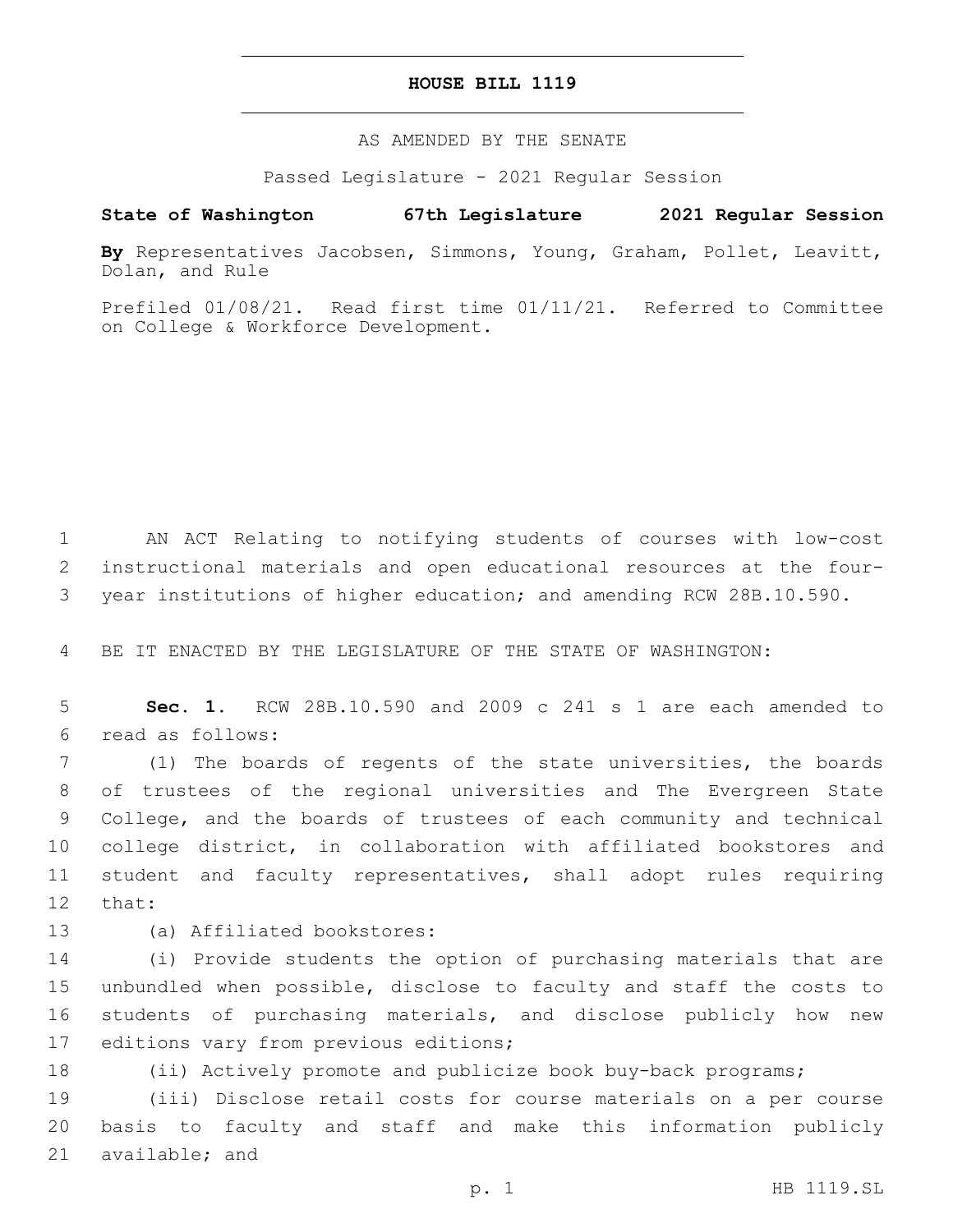(iv) Disclose information to students on required course materials including but not limited to title, authors, edition, price, and International Standard Book Number (ISBN) at least four weeks before the start of the class for which the materials are required. The chief academic officer may waive the disclosure requirement provided in this subsection (1)(a)(iv), on a case-by-case basis, if students may reasonably expect that nearly all information regarding course materials is available four weeks before the start of the class for which the materials are required. The requirement provided in this subsection (1)(a)(iv) does not apply if the faculty member using the course materials is hired four weeks or less before 12 the start of class; and

 (b) Faculty and staff members consider the least costly practices 14 in assigning course materials, such as adopting the least expensive edition available, adopting free, open textbooks when available, and working with college librarians to put together collections of free online web and library resources, when educational content is 18 comparable as determined by the faculty.

 (2) The state universities, the regional universities, and The Evergreen State College shall each designate in their online course 21 descriptions used by students for registration purposes whether a course uses open educational resources or low-cost required instructional materials. If a course's required textbooks and course materials are not determined prior to registration due to an unassigned faculty member, the textbooks' and course materials' low- cost or open educational resource designation must be provided as soon as feasible after a faculty member is assigned.

28 (3) As used in this section:

 (a) "Materials" means any supplies or texts required or recommended by faculty or staff for a given course.

 (b) "Bundled" means a group of objects joined together by packaging or required to be purchased as an indivisible unit.

 (c) "Low-cost" means the entire course's required instructional materials equal \$50 or less in 2021 dollars. The institutions of higher education shall adjust the dollar value of low-cost course materials at least once every five years to reflect the percentage change in the consumer price index over the preceding five years.

> Passed by the House April 13, 2021. Passed by the Senate April 9, 2021. Approved by the Governor May 3, 2021.